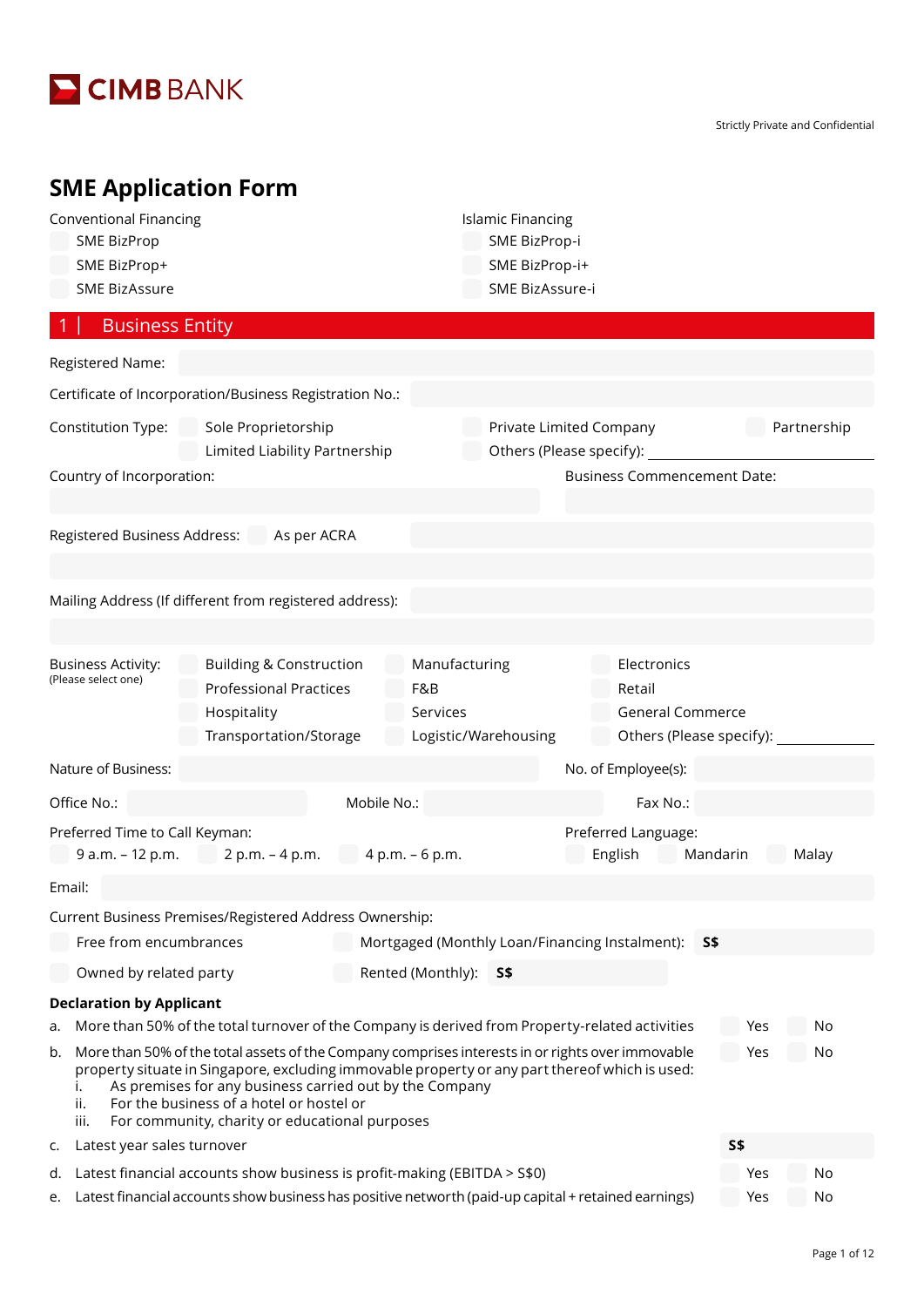

| $\mathbf{\Omega}$ | <b>Business Entity Trading Partners</b> |                                                         |                        |                                                         |  |  |  |
|-------------------|-----------------------------------------|---------------------------------------------------------|------------------------|---------------------------------------------------------|--|--|--|
|                   | <b>Top 5 Suppliers</b>                  | Country of Incorporation/<br><b>Business Operations</b> | <b>Top 5 Customers</b> | Country of Incorporation/<br><b>Business Operations</b> |  |  |  |
|                   |                                         |                                                         |                        |                                                         |  |  |  |
|                   |                                         |                                                         |                        |                                                         |  |  |  |
|                   |                                         |                                                         |                        |                                                         |  |  |  |
|                   |                                         |                                                         |                        |                                                         |  |  |  |
|                   |                                         |                                                         |                        |                                                         |  |  |  |

# 3 | Financing Required

| <b>Facility Type</b>            | Amount (S\$) | <b>Loan/Financing Tenure</b> | Remarks |
|---------------------------------|--------------|------------------------------|---------|
| Mortgage Loan/Financing         |              |                              |         |
| <b>Term Loan/Financing</b>      |              |                              |         |
| Overdraft                       |              |                              |         |
| Trade                           |              |                              |         |
| <b>LIS Trade</b>                |              |                              |         |
| <b>Banker's Guarantee</b>       |              |                              |         |
| <b>Standby Letter of Credit</b> |              |                              |         |
| Foreign Exchange Line           |              |                              |         |
| <b>Others (Please specify)</b>  |              |                              |         |

## 4 | Collateral Information

| <b>Collateral Type</b>                   | Currency | Amount (S\$) | <b>Collateral Owner</b> | <b>Remarks</b>   |
|------------------------------------------|----------|--------------|-------------------------|------------------|
| <b>Fixed Deposit</b>                     |          |              |                         |                  |
| <b>Insurance Policy</b>                  |          |              |                         | Name of Insured: |
| Others (Please specify)                  |          |              |                         |                  |
| Property<br>Please complete Part 5 below |          |              |                         |                  |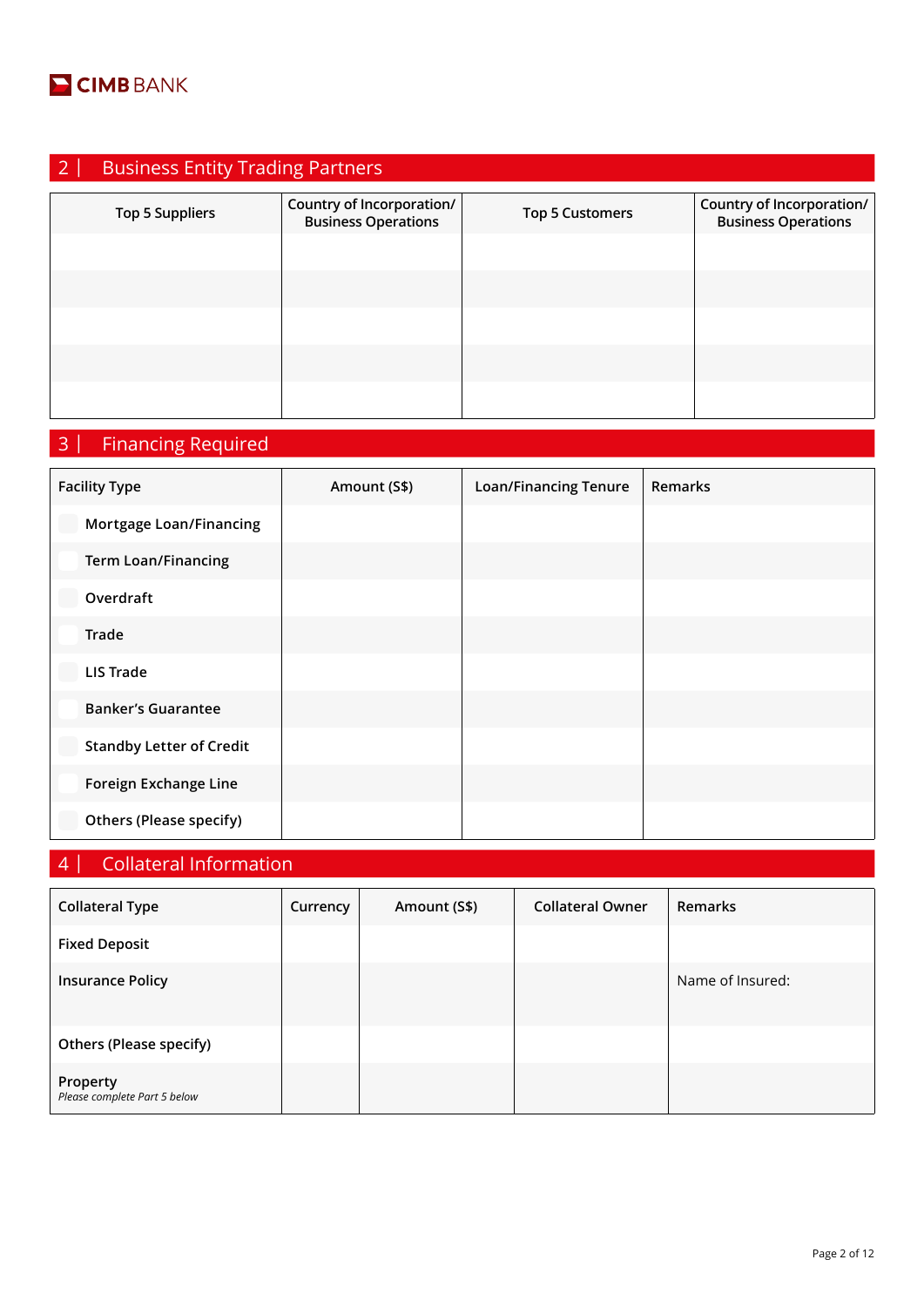

5 | Particulars Property

| Property Address:                  |                                                            |                           |                           |                       |                                |                                           |                          |            |                                                             |
|------------------------------------|------------------------------------------------------------|---------------------------|---------------------------|-----------------------|--------------------------------|-------------------------------------------|--------------------------|------------|-------------------------------------------------------------|
| Property Details:                  | Strata                                                     | Individual                |                           |                       |                                |                                           |                          |            |                                                             |
| Commercial<br>Property:            | Non HDB<br><b>HDB</b>                                      | Coffee Shop<br>Shop House |                           |                       | <b>Medical Suite</b><br>Office |                                           | Retail Shop<br>SOHO      |            |                                                             |
| Industrial<br>Property:            | <b>B1</b><br><b>B2</b>                                     | <b>JTC</b>                | Flatted/Ramped Up Factory |                       | <b>Terrace Factory</b>         |                                           | <b>Flatted Warehouse</b> |            |                                                             |
| Residential Property:              | Non-Landed                                                 |                           | Landed                    |                       |                                |                                           |                          |            |                                                             |
|                                    | Land Area:                                                 |                           |                           | sqft/sqm              |                                | Built-in Area:                            |                          |            | sqft/sqm                                                    |
| Name of Proposed Registered Owner: | <b>Source of Property and Details of Ownership</b>         |                           |                           |                       |                                |                                           |                          |            | Name of Existing Registered Owner (For Completed Property): |
| Purchase Price:                    |                                                            |                           |                           |                       | Date of Purchase:              |                                           |                          |            |                                                             |
| Completion                         | Completed                                                  |                           |                           |                       |                                | Last Renovation Date:                     |                          |            |                                                             |
| Status:                            |                                                            |                           |                           |                       |                                | Cost of Renovation:                       | <b>S\$</b>               |            |                                                             |
|                                    | <b>Building Under Construction</b>                         |                           |                           | Expected T.O.P. Date: |                                |                                           |                          |            |                                                             |
|                                    |                                                            |                           |                           |                       |                                | Certificate of Statutory Completion Date: |                          |            |                                                             |
| Tenure:                            | Freehold                                                   |                           |                           |                       |                                |                                           |                          |            |                                                             |
| Purpose:                           | New Property to be purchased                               |                           |                           |                       |                                |                                           |                          |            |                                                             |
|                                    | Existing Property (fully paid) to be pledged as collateral |                           |                           |                       |                                |                                           |                          |            |                                                             |
|                                    | <b>CPF-Utilised Amount:</b>                                | <b>S\$</b>                |                           |                       |                                |                                           |                          |            |                                                             |
|                                    | Existing Property to be refinanced                         |                           |                           |                       |                                |                                           |                          |            |                                                             |
|                                    | <b>Outstanding Amount:</b>                                 | S\$                       |                           |                       |                                | <b>CPF-Utilised Amount:</b>               |                          | <b>S\$</b> |                                                             |
| Usages:                            | Owner-occupied                                             |                           | Rental Savings (If any):  |                       | S\$                            |                                           |                          |            |                                                             |
|                                    | Investment                                                 |                           | Rental Income:            |                       | <b>S\$</b>                     |                                           |                          |            |                                                             |
| Valuation of                       | Formal Valuation:                                          | S\$                       |                           |                       |                                |                                           |                          |            |                                                             |
| Property:                          | Verbal/Desktop Valuation:                                  |                           | <b>S\$</b>                |                       |                                |                                           |                          |            |                                                             |
| Valued by:                         |                                                            |                           |                           |                       | Date of Valuation:             |                                           |                          |            |                                                             |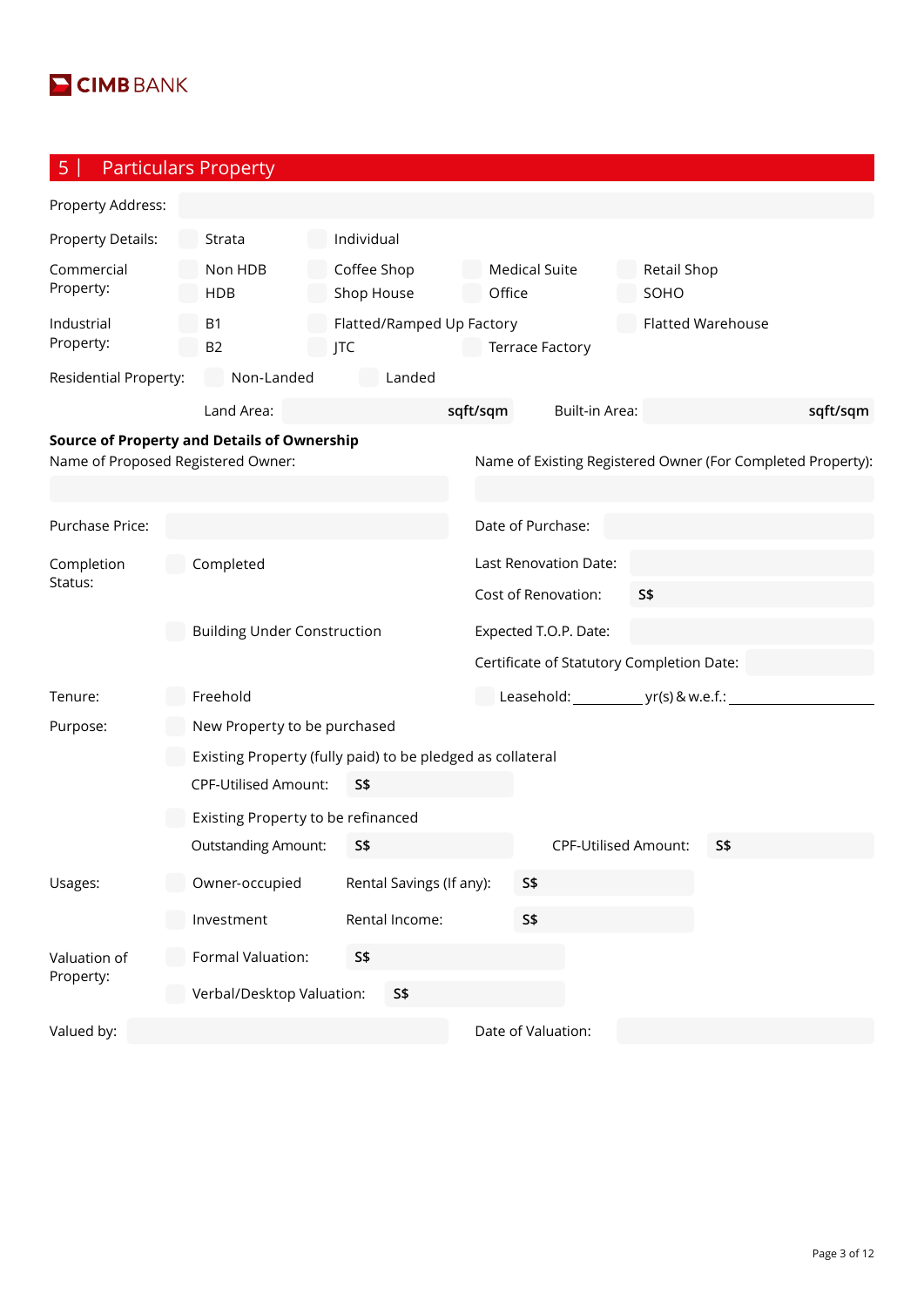

| <b>Other Bank Borrowings/Financings</b><br>6 <sup>1</sup> |                         |                                   |                                                      |                                |            |                              |                                      |
|-----------------------------------------------------------|-------------------------|-----------------------------------|------------------------------------------------------|--------------------------------|------------|------------------------------|--------------------------------------|
| Name of Bank/<br>Financial<br>Institution                 | Facility<br><b>Type</b> | <b>Facility</b><br>Limit<br>(S\$) | Outstanding<br>Loan/<br>Financing<br>Amount<br>(S\$) | Monthly<br>Instalment<br>(S\$) | Collateral | Collateral<br>Value<br>(S\$) | Moratorium<br>(Yes/No &<br>End Date) |
|                                                           |                         |                                   |                                                      |                                |            |                              |                                      |
|                                                           |                         |                                   |                                                      |                                |            |                              |                                      |
|                                                           |                         |                                   |                                                      |                                |            |                              |                                      |
|                                                           |                         |                                   |                                                      |                                |            |                              |                                      |
|                                                           |                         |                                   |                                                      |                                |            |                              |                                      |
|                                                           |                         |                                   |                                                      |                                |            |                              |                                      |
|                                                           |                         |                                   |                                                      |                                |            |                              |                                      |
|                                                           |                         |                                   |                                                      |                                |            |                              |                                      |
|                                                           |                         |                                   |                                                      |                                |            |                              |                                      |
|                                                           |                         |                                   |                                                      |                                |            |                              |                                      |

# 7 | Particulars of Guarantor(s)/Keyman

| <b>Guarantor 1/Keyman</b>   |                                                          |                                |                             |         |                            |                 |         |
|-----------------------------|----------------------------------------------------------|--------------------------------|-----------------------------|---------|----------------------------|-----------------|---------|
| Name as per NRIC/Passport:  |                                                          |                                |                             |         |                            |                 |         |
| NRIC/Passport No.:          |                                                          |                                | Nationality:                |         |                            |                 |         |
| Gender:<br>Male             | Female                                                   |                                | Date of Birth (DD/MM/YYYY): |         |                            |                 |         |
| <b>Residential Address:</b> |                                                          |                                |                             |         |                            |                 |         |
|                             |                                                          |                                |                             |         |                            |                 |         |
|                             | Mailing Address (If different from Residential Address): |                                |                             |         |                            |                 |         |
|                             |                                                          |                                |                             |         |                            |                 |         |
| Ownership:                  | Owned (Fully Paid)                                       | Owned (Mortgaged)              | Parents'                    |         | Rented at S\$ (Per Month): |                 |         |
| Type of Residence:          |                                                          |                                |                             |         |                            | Length of Stay: |         |
| Landed                      | Private Apartment/Condo                                  |                                | <b>Executive Condo/HUDC</b> |         | <b>HDB</b>                 |                 | Year(s) |
| Position in<br>a Company:   | <b>Managing Director</b><br>Managing Partner             | Sole Proprietor<br>Shareholder |                             | Partner | Others (Please specify):   | Director        |         |
| Residential No.:            |                                                          | Mobile No.:                    |                             |         | Office No.:                |                 |         |
| Email Address:              |                                                          |                                |                             |         |                            |                 |         |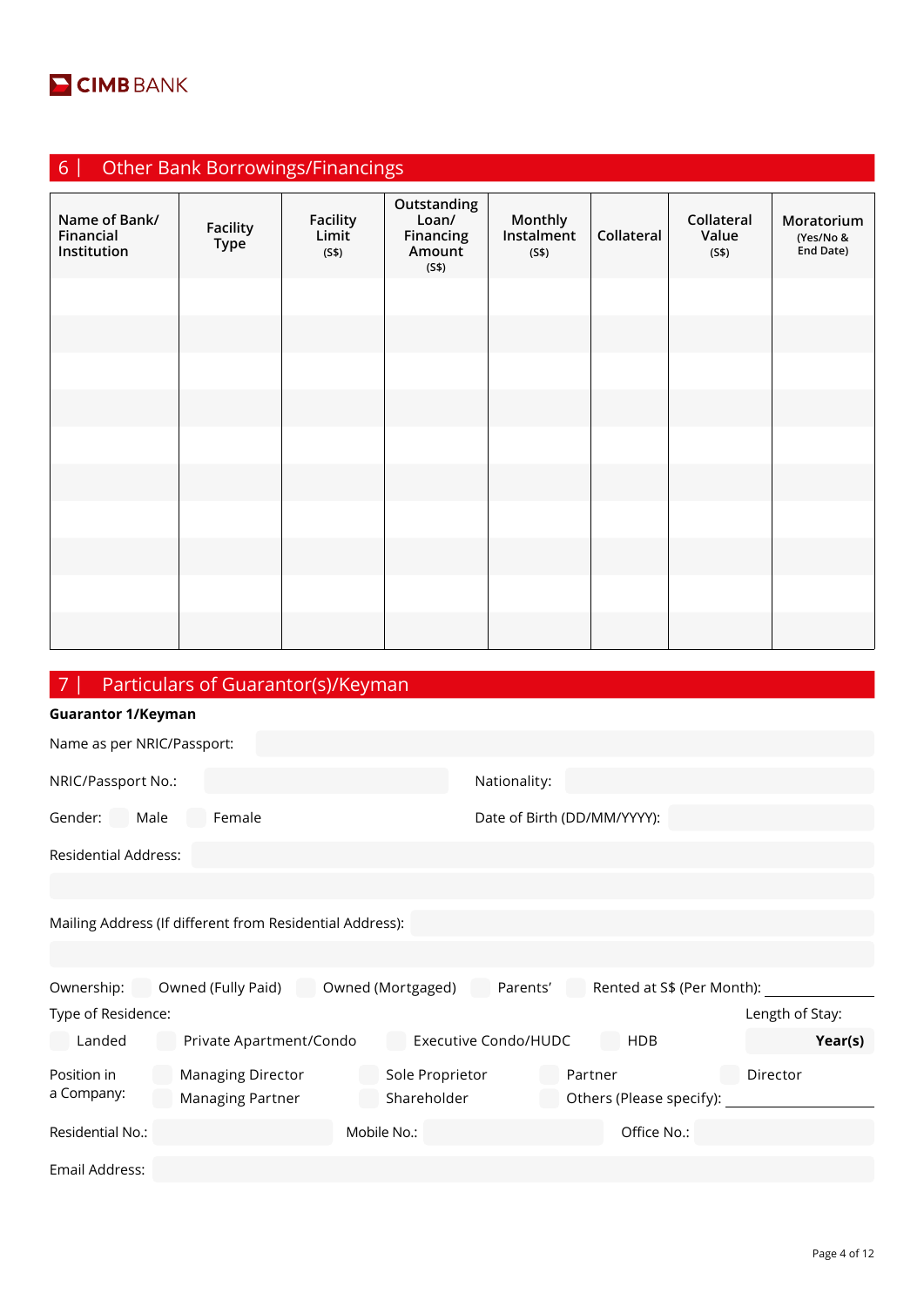

#### **Guarantor 2**

| Name as per NRIC/Passport:  |                                                          |                                |                                                                          |                 |
|-----------------------------|----------------------------------------------------------|--------------------------------|--------------------------------------------------------------------------|-----------------|
| NRIC/Passport No.:          |                                                          |                                | Nationality:                                                             |                 |
| Gender: Male                | Female                                                   |                                | Date of Birth (DD/MM/YYYY):                                              |                 |
| <b>Residential Address:</b> |                                                          |                                |                                                                          |                 |
|                             |                                                          |                                |                                                                          |                 |
|                             | Mailing Address (If different from Residential Address): |                                |                                                                          |                 |
|                             |                                                          |                                |                                                                          |                 |
| Ownership:                  |                                                          |                                | Owned (Fully Paid) Owned (Mortgaged) Parents' Rented at S\$ (Per Month): |                 |
| Type of Residence:          |                                                          |                                |                                                                          | Length of Stay: |
| Landed                      | Private Apartment/Condo                                  | Executive Condo/HUDC           | HDB                                                                      | Year(s)         |
| Position in<br>a Company:   | <b>Managing Director</b><br>Managing Partner             | Sole Proprietor<br>Shareholder | Partner<br>Others (Please specify):                                      | Director        |
| Residential No.:            |                                                          | Mobile No.:                    | Office No.:                                                              |                 |
| Email Address:              |                                                          |                                |                                                                          |                 |
| <b>Guarantor 3</b>          |                                                          |                                |                                                                          |                 |
| Name as per NRIC/Passport:  |                                                          |                                |                                                                          |                 |
| NRIC/Passport No.:          |                                                          |                                | Nationality:                                                             |                 |
| Gender: Male                | Female                                                   |                                | Date of Birth (DD/MM/YYYY):                                              |                 |
| <b>Residential Address:</b> |                                                          |                                |                                                                          |                 |
|                             |                                                          |                                |                                                                          |                 |
|                             | Mailing Address (If different from Residential Address): |                                |                                                                          |                 |
|                             |                                                          |                                |                                                                          |                 |
| Ownership:                  | Owned (Fully Paid)                                       | Owned (Mortgaged)              | Parents'<br>Rented at S\$ (Per Month):                                   |                 |
| Type of Residence:          |                                                          |                                |                                                                          | Length of Stay: |
| Landed                      | Private Apartment/Condo                                  | <b>Executive Condo/HUDC</b>    | <b>HDB</b>                                                               | Year(s)         |
| Position in<br>a Company:   | <b>Managing Director</b><br>Managing Partner             | Sole Proprietor<br>Shareholder | Partner<br>Others (Please specify):                                      | Director        |
| Residential No.:            |                                                          | Mobile No.:                    | Office No.:                                                              |                 |
| Email Address:              |                                                          |                                |                                                                          |                 |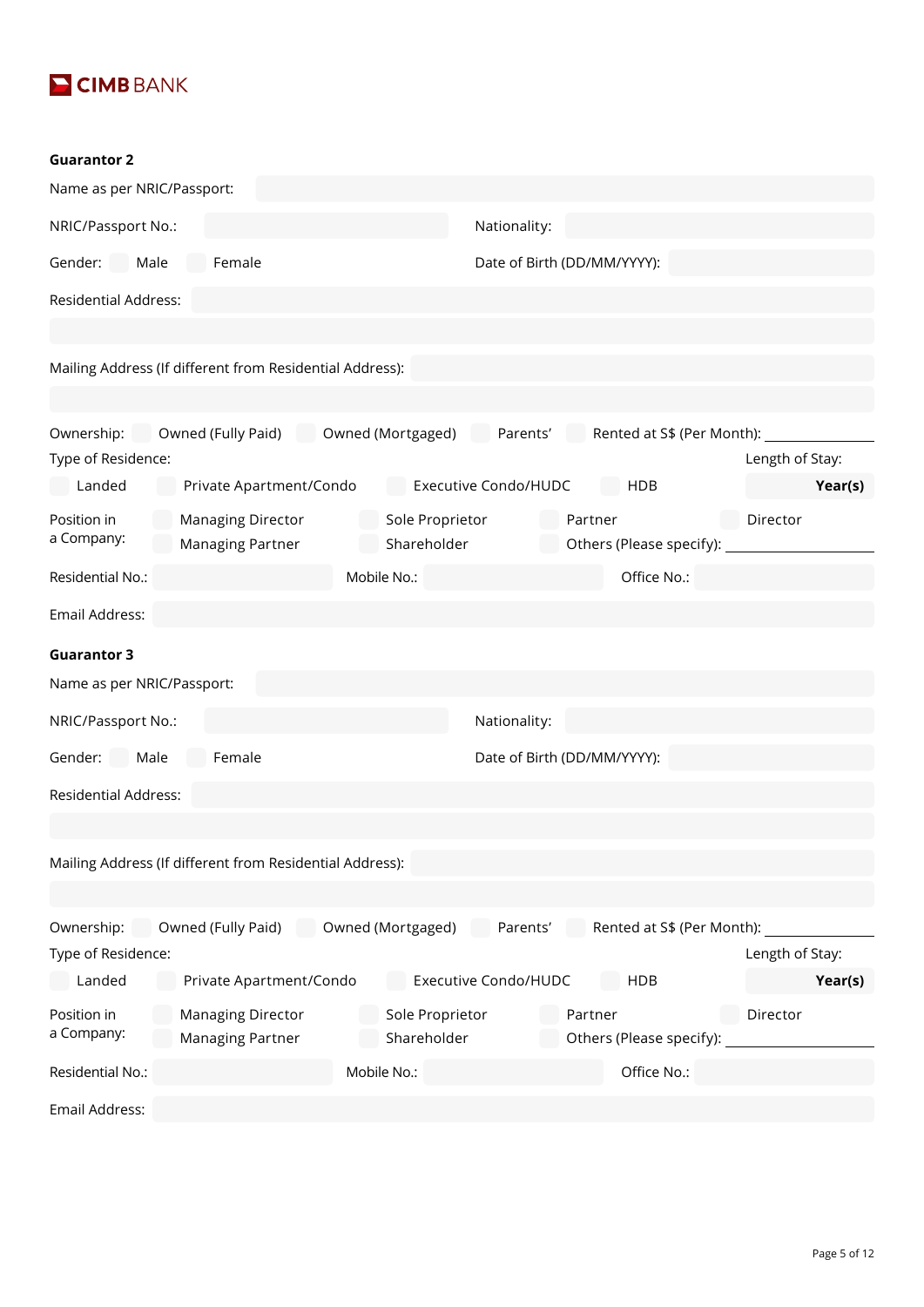

#### **Guarantor 4**

| Name as per NRIC/Passport:                               |                                       |                   |                             |         |                            |                 |         |
|----------------------------------------------------------|---------------------------------------|-------------------|-----------------------------|---------|----------------------------|-----------------|---------|
| NRIC/Passport No.:                                       |                                       |                   | Nationality:                |         |                            |                 |         |
| Gender:<br>Male                                          | Female<br>Date of Birth (DD/MM/YYYY): |                   |                             |         |                            |                 |         |
| <b>Residential Address:</b>                              |                                       |                   |                             |         |                            |                 |         |
|                                                          |                                       |                   |                             |         |                            |                 |         |
| Mailing Address (If different from Residential Address): |                                       |                   |                             |         |                            |                 |         |
|                                                          |                                       |                   |                             |         |                            |                 |         |
| Ownership:                                               | Owned (Fully Paid)                    | Owned (Mortgaged) | Parents'                    |         | Rented at S\$ (Per Month): |                 |         |
| Type of Residence:                                       |                                       |                   |                             |         |                            | Length of Stay: |         |
| Landed                                                   | Private Apartment/Condo               |                   | <b>Executive Condo/HUDC</b> |         | <b>HDB</b>                 |                 | Year(s) |
| Position in                                              | <b>Managing Director</b>              | Sole Proprietor   |                             | Partner |                            | Director        |         |
| a Company:                                               | Managing Partner                      | Shareholder       |                             |         | Others (Please specify):   |                 |         |
| Residential No.:                                         |                                       | Mobile No.:       |                             |         | Office No.:                |                 |         |
| Email Address:                                           |                                       |                   |                             |         |                            |                 |         |
|                                                          |                                       |                   |                             |         |                            |                 |         |

#### 8 | Declaration/Acknowledgement

#### **To: CIMB Bank Berhad, Singapore Branch ("the Bank")**

I/We, for and behalf of the Applicant, by my/our signature(s) hereby acknowledge and declare as follows:

- 1. (a) I/We confirm that the information given in this application is true, correct and complete. I/We have not withheld any material fact/information, which if disclosed, will give cause to the Bank to reject this application.
	- (b) I/We shall promptly notify the Bank in writing if any information given becomes inaccurate or misleading or changes in any way prior to the approval of this application.
	- (c) I/We shall comply with the Bank's requirements in connection with this application and shall be subject to the Bank performing any necessary verification.
	- (d) I/We shall supply any additional information and documentary proof as the Bank may require in connection with this application.
	- (e) I/We will execute all documents and instruments and do all acts and things as may be required by the Bank in connection with this application.
- 2. Where the Applicant is a corporation or a sole proprietor set up by a corporation, I/we confirm that the Memorandum and Articles of Association of the Applicant contains a provision for the directors to exercise all the powers of the Applicant to borrow money/get financing.
- 3. I/We agree and acknowledge that the Bank has the absolute right to approve or reject this application without assigning any reason whatsoever and that the documents submitted and accompanying this application or which may be furnished by me/ us from time to time shall become and remain the property of the Bank regardless of whether my/our application is approved or not and I/we shall not claim for the return of any of these documents. If the Bank rejects this application, no contractual relationship arises between me/us and the Bank in connection with this application.
- 4. I/We the undersigned hereby authorise and give the Bank consent to disclose any information and particulars relating to me/us, any guarantor, the Applicant and this application to any of the Bank's Head Office, branches, representative offices, subsidiaries related corporations or affiliates worldwide, any credit bureau, the Bank's agents, contractors, insurance/takaful/ service providers, auditors, legal counsel, professional advisors, and any other persons for any purpose as the Bank deems fit in the Bank's absolute discretion without any liability or notice to the Applicant, any guarantor and me/us.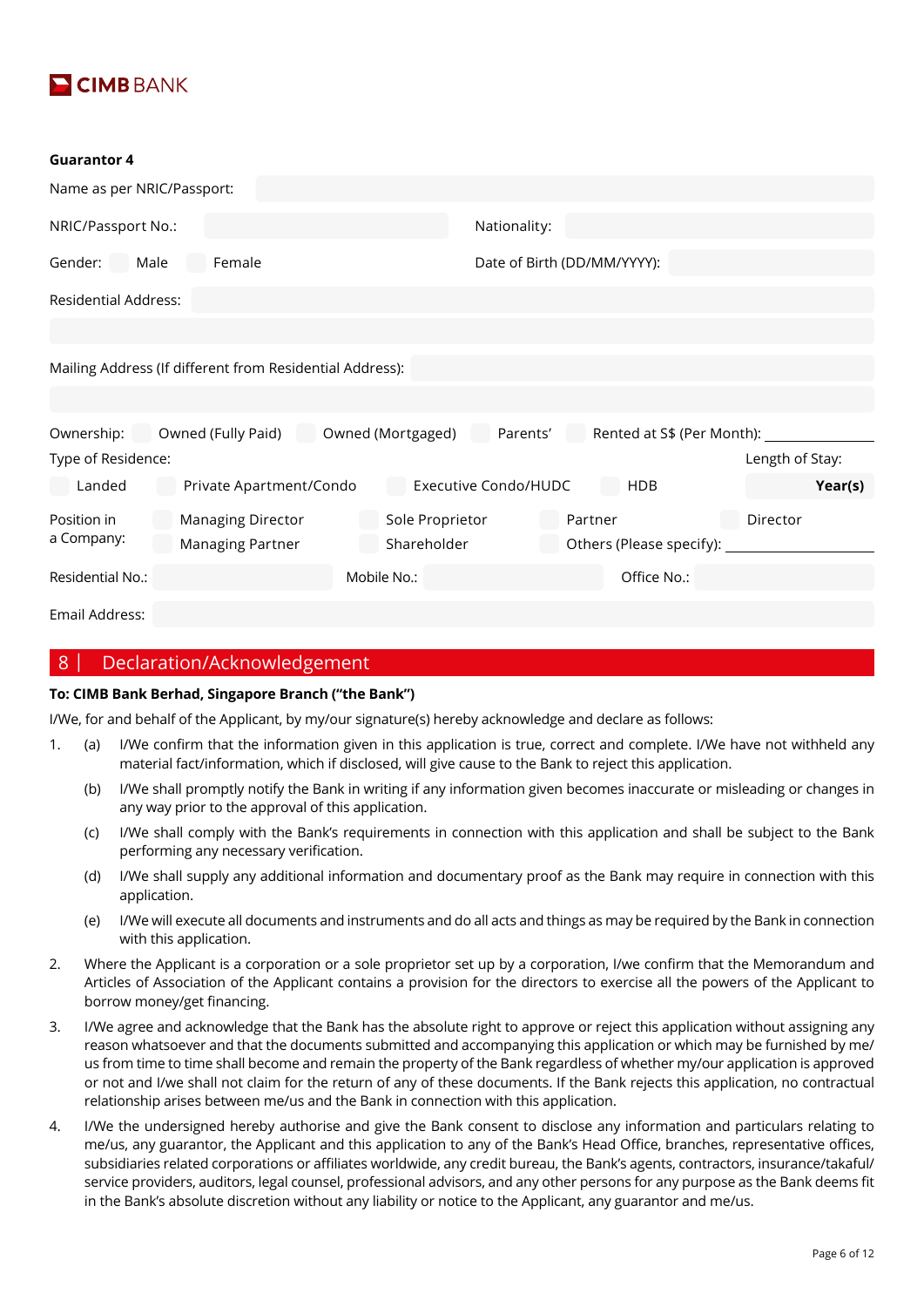

- 5. I/We the undersigned hereby authorise and give the Bank my/our irrevocable consent to:
	- (a) conduct credit checks on the Applicant, me/us (including but not limited to, checks with any credit bureau recognised as such by the Monetary Authority of Singapore) and obtain from and/or verify with any source and/or disclose or release any information relating to the Applicant, me/us and/or any guarantor or any of the Applicant's, my/our and/ or any guarantor's account(s) with the Bank to any other party or source (including but not limited to, any of the Bank's Head Office, branches, representative offices, subsidiaries related corporations or affiliates worldwide, advisors, credit bureaus, credit reference agents, insurance/service providers, Central Provident Fund Board or governmental authorities/agencies) as the Bank may from time to time deem fit at the Bank's absolute discretion and without any liability or notice to the Applicant, me/us or the guarantor.
	- (b) disclose any information whatsoever concerning any matter or transaction in relation to the application and any other facility granted or to be granted by the Bank from time to time, any security relating hereto and any information whatsoever regarding the Applicant's account(s) or affairs in accordance with the Bank's right of disclosure as set out in the Application Form.
- 6. This is to confirm that neither the Applicant nor the undersigned nor any of our directors or partners or any guarantor is the subject of any litigation proceedings. I/We further confirm that the Applicant does not have any other credit/financing facilities with any other bank except as disclosed herein. I/We confirm that if the Applicant obtains any credit facilities from any other bank in the future, i/we will inform the Bank immediately and give details thereof.
- 7. To the best of our knowledge and belief having made all reasonable enquiries, no liquidation, dissolution proceedings, order or resolution for winding up (whether voluntary or otherwise) have been commenced, made, proposed or threatened against us or are intended or anticipated by us.
- 8. I/We confirm that I/we have read and understood CIMB Bank's Personal Data Protection Terms and Conditions (Corporate) (available at www.cimb.com.sg) and agree to abide and be bound by these terms and conditions and any amendment or variation thereof. I/We agree that the Bank may vary, alter and amend any terms and conditions in its sole discretion.
- 9. I/We hereby agree and consent that the Bank may collect, use, disclose and process my/our personal information set out in my/our application form, account opening documents and/or otherwise provided by me/us or possessed by the Bank, for one or more of the purposes as stated in CIMB Bank's Personal Data Protection Terms and Conditions (Corporate) (available at www.cimb.com.sg), which in summary includes but is not limited to the following:
	- (a) processing my/our application for and providing me/us with the services and products of the Bank as well as services and products by external providers provided through the Bank;
	- (b) administering and/or managing my/our relationship and/or accounts with the Bank; and
	- (c) sending me/us marketing, advertising and promotional information about other products/services that the Bank, its affiliates, business partners and related companies may be offering, and which the Bank believes may be of interest or benefit to me/us ("Marketing Messages"), by way of postal mail and/or electronic transmission to my/our email address(es);

#### **Opt Out for sub-clause (c)**

Please be informed that you have the right to opt out of receiving Marketing Messages. Kindly visit www.cimb.com. sg/business for further details on how you may exercise your right to opt out of receiving Marketing Messages. Kindly note that if you do not exercise your right to opt out of receiving such Marketing Messages, you will be deemed to have consented to the receiving of such Marketing Messages by the Bank, its affiliates, business partners and related companies, and the Bank, its affiliates, business partners and related companies will continue to provide such Marketing Messages to you.

(d) sending me/us marketing, advertising and promotional information about other products/services that the Bank, its affiliates, business partners and related companies may be offering, and which the Bank believes may be of interest or benefit to me/us (the "Marketing Purpose"), to my/our telephone number(s) (as set out in my/our application form, account opening documents and/or otherwise provided by me/us or possessed by the Bank) by way of:

 Phone\* Email\* SMS/WhatsApp\*

#### **Opt In for sub-clause (d)**

\* If you **AGREE and CONSENT** to the Bank, its affiliates, business partners and related companies and their third party service providers processing your personal data for the Marketing Purpose and contacting you as described in this subclause (d), indicate your preference for the mode of communication and consent by inserting a " $\sqrt{ }$  " in the box.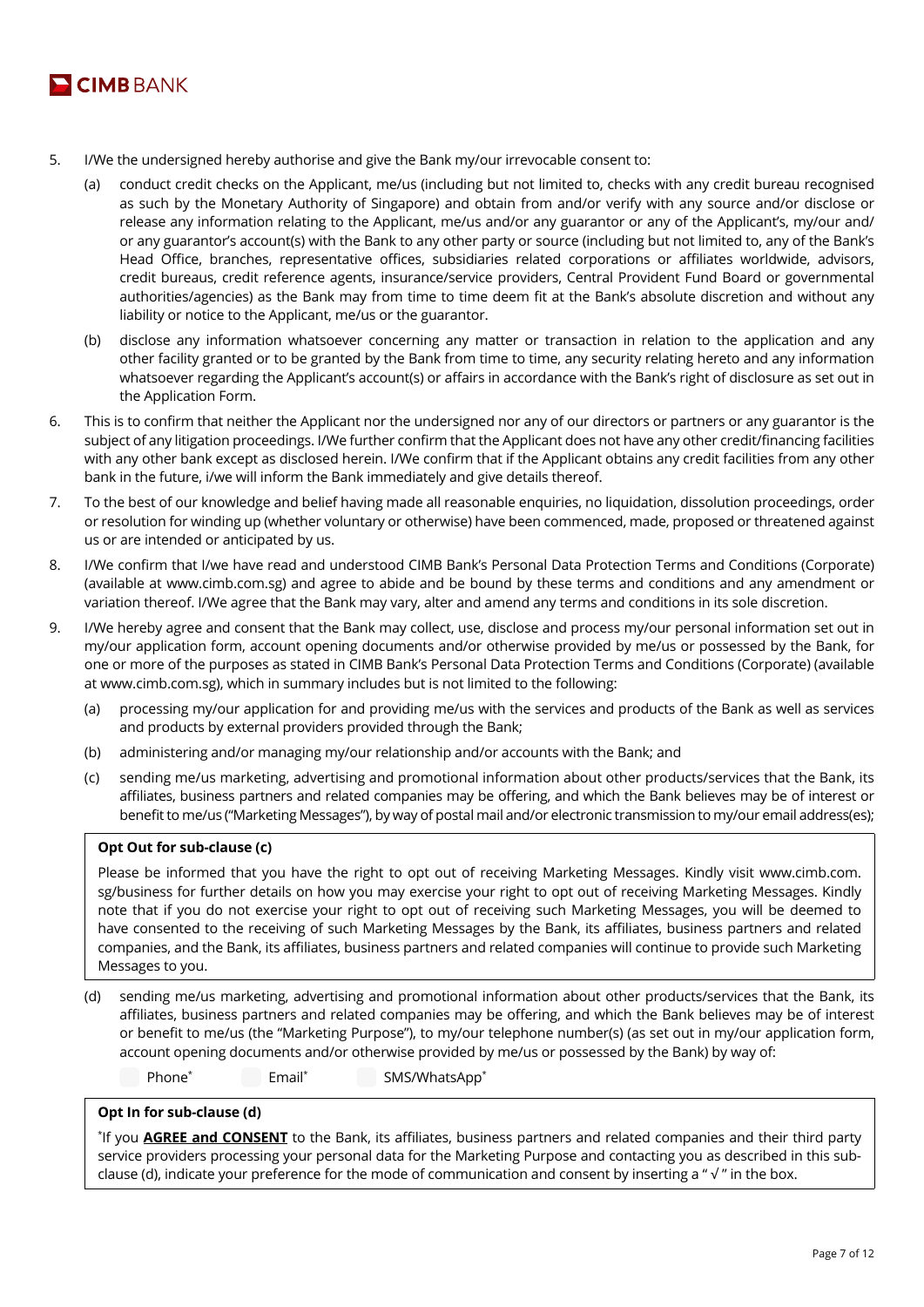

|                    | Signature |                    | Signature |
|--------------------|-----------|--------------------|-----------|
| Name:              |           | Name:              |           |
| Date (DD/MM/YYYY): |           | Date (DD/MM/YYYY): |           |
|                    |           |                    |           |
|                    | Signature |                    | Signature |
| Name:              |           | Name:              |           |
| Date (DD/MM/YYYY): |           | Date (DD/MM/YYYY): |           |
|                    |           |                    |           |
|                    | Signature |                    | Signature |
| Name:              |           | Name:              |           |
|                    |           |                    |           |
| Date (DD/MM/YYYY): |           | Date (DD/MM/YYYY): |           |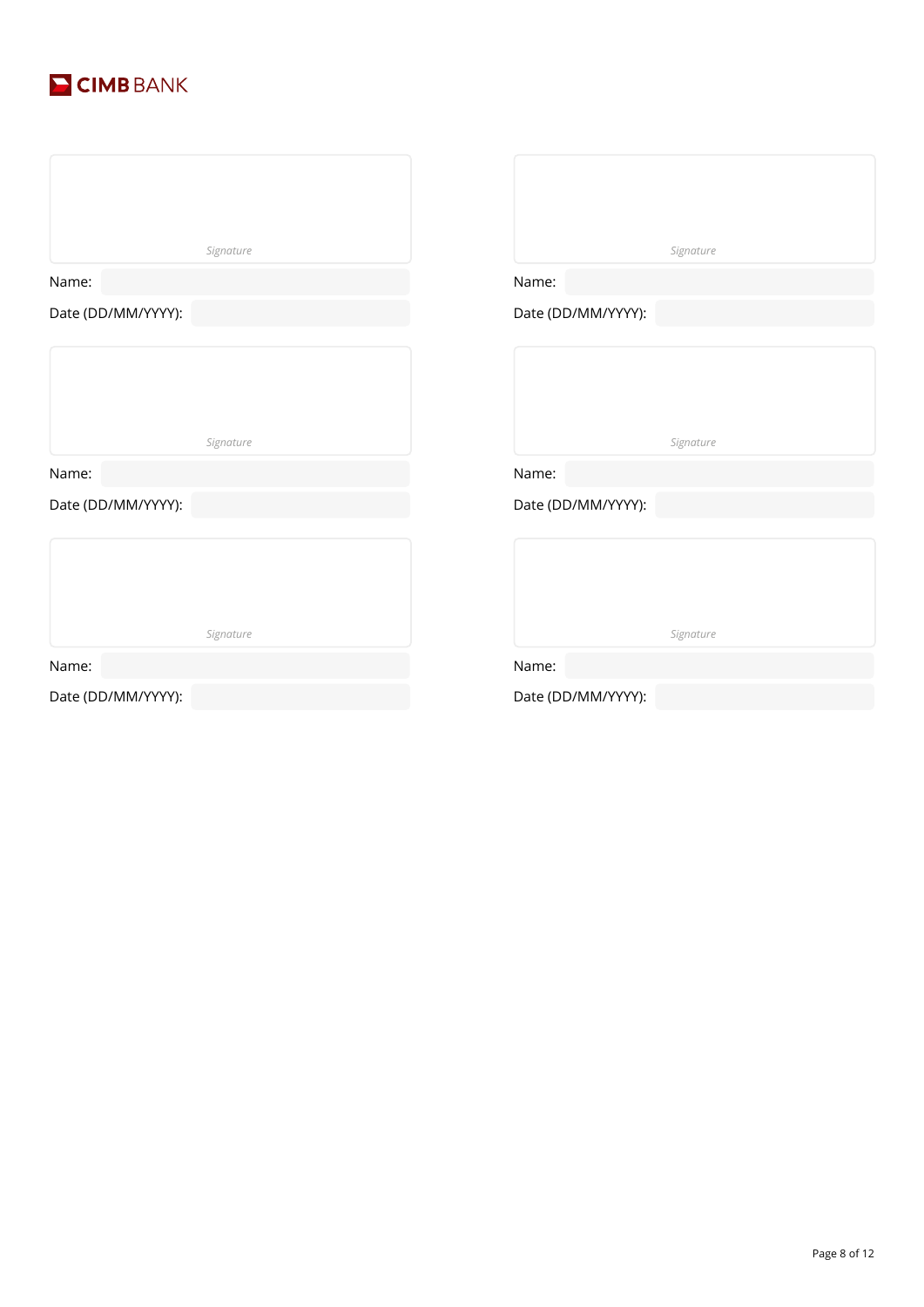

#### **For Guarantor**

I/We by my/our signature(s) hereby acknowledge and declare as follows

- 1. (a) I/We confirm that the information given in this application is true, correct and complete. I/We have not withheld any material fact/information, which if disclosed, will give cause to the Bank to reject this application.
	- (b) I/We shall promptly notify the Bank in writing if any information given becomes inaccurate or misleading or changes in any way prior to the approval of this application.
	- (c) I/We shall comply with the Bank's requirements in connection with this application and shall be subject to the Bank performing any necessary verification.
	- (d) I/We shall supply any additional information and documentary proof as the Bank may require in connection with this application.
	- (e) I/We will execute all documents and instruments and do all acts and things as may be required by the Bank in connection with this application.
- 2. I/We the undersigned hereby authorise and give the Bank consent to disclose any information and particulars relating to me/us and this application to the Bank's Head Office, branches, representative offices, subsidiaries related corporations or affiliates worldwide, any credit bureau, the Bank's agents, contractors, auditors, legal counsel, professional advisors, security/ service providers and any other persons for any purpose as the Bank deems fit in the Bank's absolute discretion without any liability or notice to and me/us.
- 3. I/We the undersigned hereby authorise and give the Bank my/our irrevocable consent to conduct credit checks on me/us (including but not limited to, checks with any credit bureau recognised as such by the Monetary Authority of Singapore) and obtain from and/or verify with any source and/or disclose or release any information relating to me/us or any of my/ our account(s) with the Bank to any other party or source (including but not limited to the Bank's Head Office, branches, representative offices, subsidiaries related corporations or affiliates worldwide, advisors, credit bureaus, credit reference agents, insurance/takaful/ service providers, Central Provident Fund Board or governmental authorities/agencies) as the Bank may from time to time deem fit at the Bank's absolute discretion and without any liability or notice to me/us.
- 4. I/We have not committed any act of bankruptcy and/or been adjudged a bankrupt and to confirm that none of the undersigned below are the subject of any litigation proceedings. I/We further confirm that I/we have not guaranteed any other person, firm, or corporation. I/We confirm that if I/we do furnish any guarantee for any other person, firm, or corporation in the future, I/we will inform the Bank immediately and give details thereof.
- 5. I/We confirm that I/we have read and understood CIMB Bank's Personal Data Protection Terms and Conditions (Corporate) (available at www.cimb.com.sg) and agree to abide and be bound by these terms and conditions and any amendment or variation thereof. I/We agree that the Bank may vary, alter and amend any terms and conditions in its sole discretion.
- 6. I/We hereby agree and consent that the Bank may collect, use, disclose and process my/our personal information set out in my/our application form, account opening documents and/or otherwise provided by me/us or possessed by the Bank, for one or more of the purposes as stated in CIMB Bank's Personal Data Protection Terms and Conditions (Corporate) (available at www.cimb.com.sg), which in summary includes but is not limited to the following:
	- (a) processing my/our application for and providing me/us with the services and products of the Bank as well as services and products by external providers provided through the Bank;
	- (b) administering and/or managing my/our relationship and/or accounts with the Bank; and
	- (c) sending me/us marketing, advertising and promotional information about other products/services that the Bank, its affiliates, business partners and related companies may be offering, and which the Bank believes may be of interest or benefit to me/us ("Marketing Messages"), by way of postal mail and/or electronic transmission to my/our email address(es);

#### **Opt Out for sub-clause (c)**

Please be informed that you have the right to opt out of receiving Marketing Messages. Kindly visit www.cimb.com.sg/ business for further details on how you may exercise your right to opt out of receiving Marketing Messages. Kindly note that if you do not exercise your right to opt out of receiving such Marketing Messages, you will be deemed to have consented to the receiving of such Marketing Messages by the Bank, its affiliates, business partners and related companies, and the Bank, its affiliates, business partners and related companies will continue to provide such Marketing Messages to you.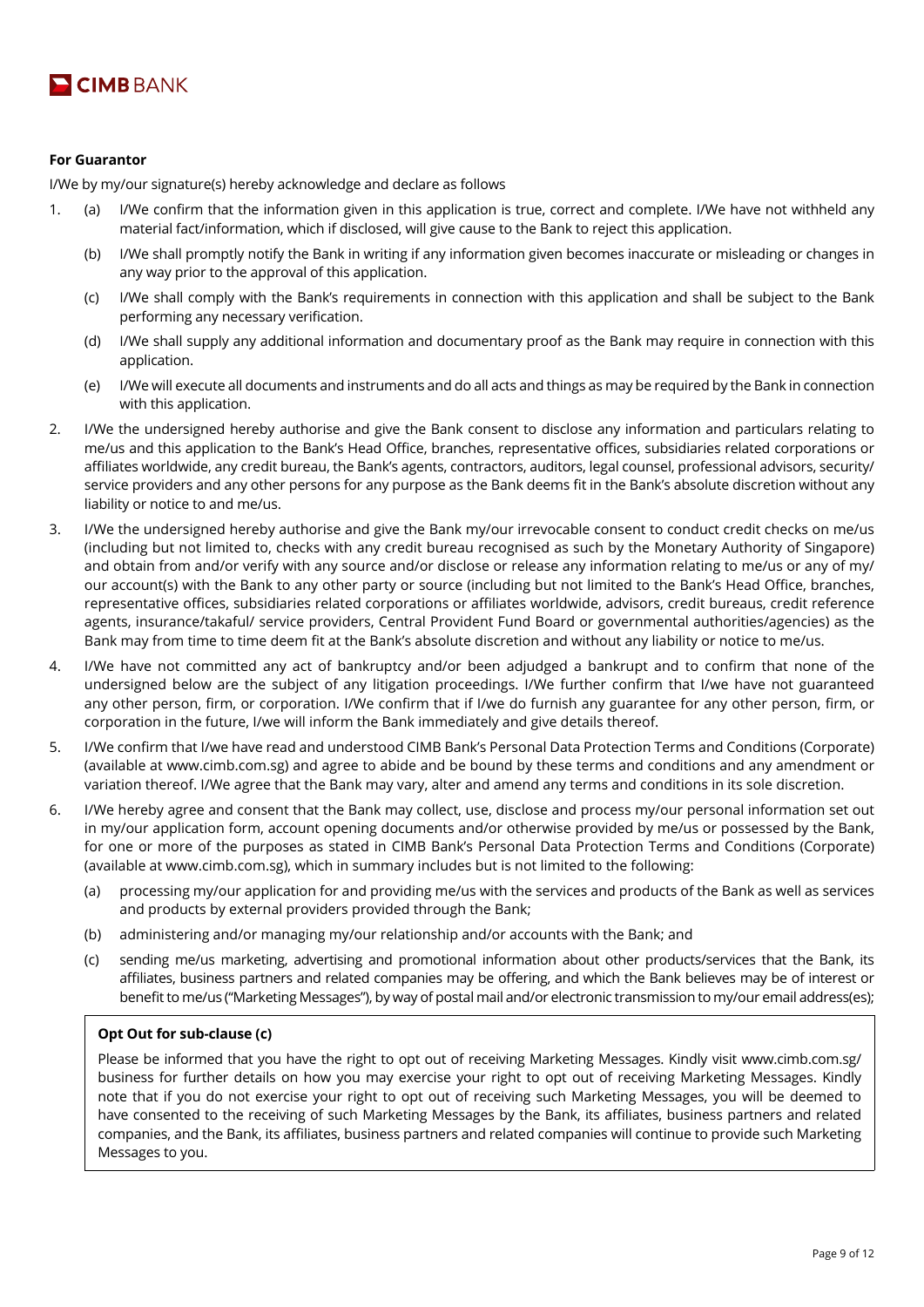

(d) sending me/us marketing, advertising and promotional information about other products/services that the Bank, its affiliates, business partners and related companies may be offering, and which the Bank believes may be of interest or benefit to me/us ("Marketing Purpose"), to my/our telephone number(s) (as set out in my/our application form, account opening documents and/or otherwise provided by me/us or possessed by the Bank) by way of:

| Email*<br>Phone <sup>*</sup> | SMS/WhatsApp <sup>*</sup> |
|------------------------------|---------------------------|
|------------------------------|---------------------------|

### **Opt In for sub-clause (d)**

\* If you **AGREE and CONSENT** to the Bank, its affiliates, business partners and related companies and their third party service providers processing your personal data for the Marketing Purpose and contacting you as described in this subclause (d), indicate your preference for the mode of communication and consent by inserting a " $\sqrt{ }$ " in the box.

| Signature                                | Signature                                |
|------------------------------------------|------------------------------------------|
| Name:                                    | Name:                                    |
| Date (DD/MM/YYYY):                       | Date (DD/MM/YYYY):                       |
| Signature                                | Signature                                |
| Name:                                    | Name:                                    |
| Date (DD/MM/YYYY):                       | Date (DD/MM/YYYY):                       |
| Signature                                | Signature                                |
| Name:                                    | Name:                                    |
| Date (DD/MM/YYYY):                       | Date (DD/MM/YYYY):                       |
| Authorised Signatory                     | Authorised Signatory                     |
| Name of Authorised Signatory of Company: | Name of Authorised Signatory of Company: |
| Date (DD/MM/YYYY):                       | Date (DD/MM/YYYY):                       |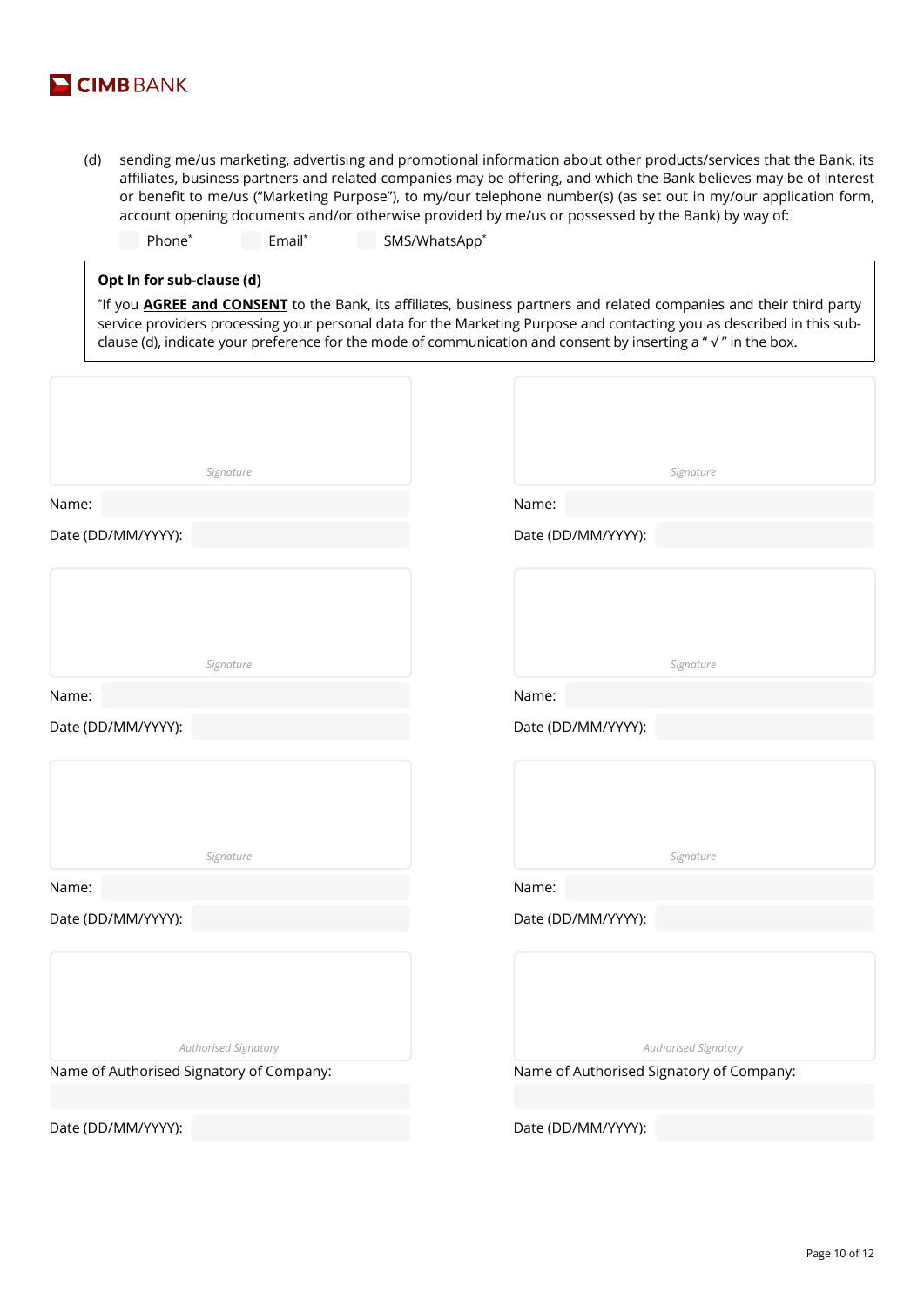### 9 | Mandate/Board/Director(s) Resolution/Minutes of Meeting

Applicable where Borrower/Customer is a Corporation/Partnership

#### **To: CIMB Bank Berhad, Singapore Branch ("the Bank")**

**Date:**

SME BizProp Loan\*/SME BizProp-i Financing\*/Biz-Assure\*/BizAssure-i\*/Banking Facilities\* from CIMB Bank Berhad, Singapore Branch

The directors\* /members\* /partners\* of (Registration No. 2008) ("the Company") resolved that:

- 1. That the Company, acting by its Authorised Signatory (as described below), be and is hereby authorised to apply for SME BizProp Loan\*/SME BizProp-i Financing\*/BizAssure\*/BizAssure-i\*/Banking Facilities\* as specified in this Application Form from CIMB Bank Berhad, Singapore Branch ("the Bank") :
	- (i) of such amount and tenure
- 2. The Company agrees to cause the Guarantor(s) to agree that the Guarantee(s) shall additionally secure the SME BizProp Loan\*/SME Biz BizProp-i Financing\*/BizAssure\*/BizAssure-i\*/Banking Facilities\* as specified in this Application Form and to provide all such documentation as may be requested by the Bank.
- 3. The persons ("Authorised Signatory") named below be and is/are hereby authorised to singly\* /jointly\* , for and on behalf of and in the name of the Company:
	- (i) to sign the Application Form;
	- (ii) to apply for SME BizProp Loan\*/SME BizProp-i Financing\*/BizAssure\*/BizAssure-i\* and also, where applied for, the Banking Facilities for such amount and tenure as the Authorised Signatory may decide at his/her discretion; and
	- (iii) to negotiate and instruct on any matter relating to the application and to do all such acts, matters or things on behalf of the Company which the Company may need to do from time to time.

| <b>Authorised Signatory</b><br>(Any One*/Two* to sign) | Specimen Signature |
|--------------------------------------------------------|--------------------|
|                                                        |                    |
|                                                        |                    |
|                                                        |                    |
|                                                        |                    |

- 4. The Company gives irrevocable consent to the Bank to conduct any credit checks on the Company and obtain disclose any information whatsoever concerning any matter or transaction in relation to the application and any other facility granted by the Bank from time to time, any security relating thereto and any information whatsoever regarding the Company's account(s) or affairs in accordance with the Bank's right of disclosure as set out in the Application Form.
- 5. The Company agrees to the Bank debiting all commissions, costs, fees, charges/ta'widh and expenses, including but not limited to instalment payments, capital repayments/payments and interest/profit thereon, from its Operating Account or any other account(s) which the Company have or may have with the Bank.
- 6. That the Common Seal of the Company be affixed in accordance with the Company's Memorandum and Articles of Association to any document required to be executed under seal in connection with the application.
- 7. That these Resolutions shall remain in full force and the Bank may rely on these Resolutions and the instructions given by the aforesaid authorised person(s) until the Bank has received and accepted to be in order, written notice of amendment or revocation of their authority and has had a reasonable period of time to give effect to the notice. The Bank shall be entitled to a reasonable period of not less than seven (7) business days from receipt of notice to process the notice. Before the Bank has updated its record, the Bank may act in reliance on the mandates in force prior to receipt of the notice.